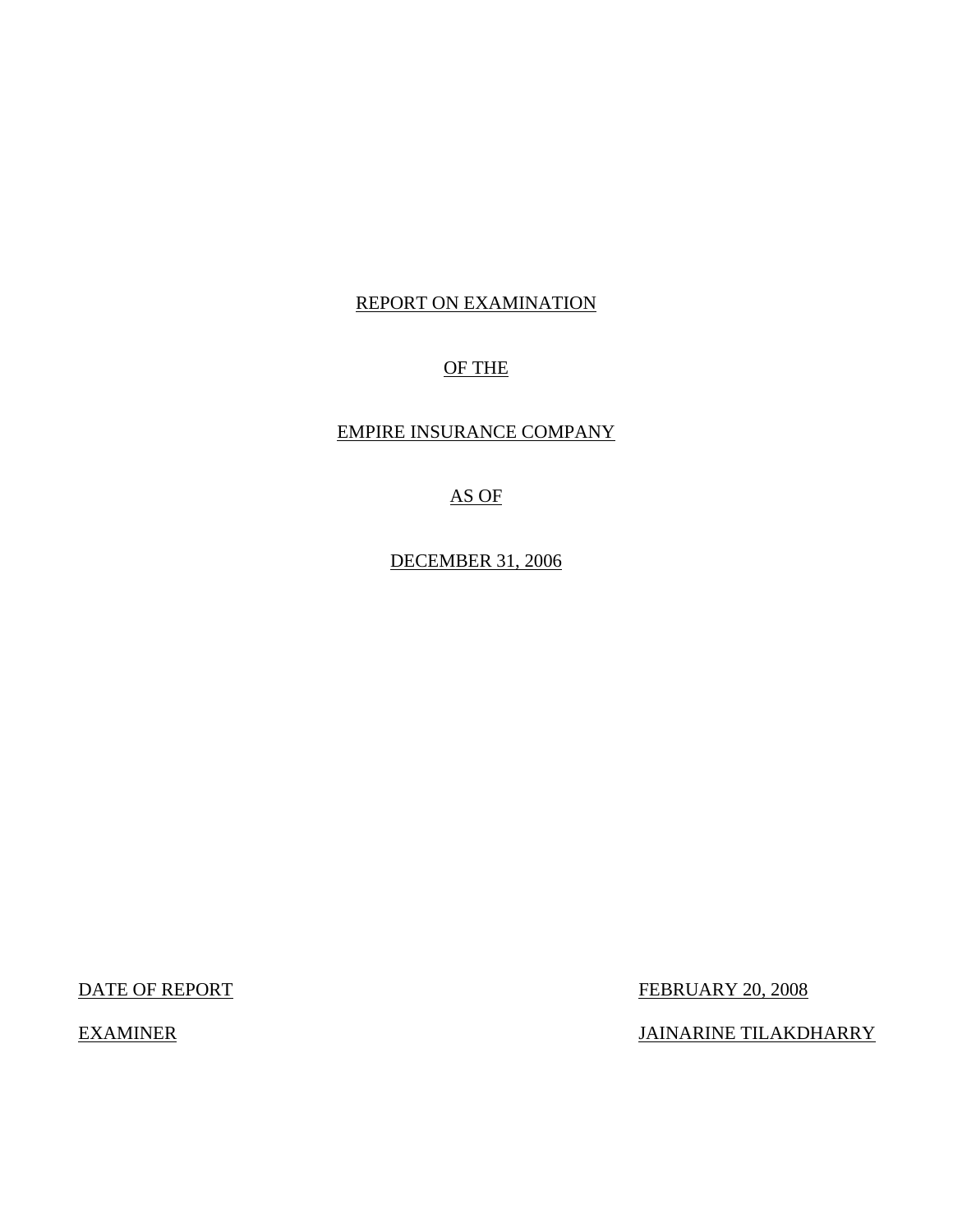# TABLE OF CONTENTS

# ITEM NO. PAGE NO.

| 1. | Scope of examination                                                                                                                  | $\overline{2}$         |
|----|---------------------------------------------------------------------------------------------------------------------------------------|------------------------|
| 2. | <b>Description of Company</b>                                                                                                         | 3                      |
|    | A. Management<br>B. Territory and plan of operation<br>C. Reinsurance<br>D. Holding company system<br>E. Significant operating ratios | 3<br>6<br>7<br>7<br>10 |
| 3. | <b>Financial statements</b>                                                                                                           | 11                     |
|    | A. Balance sheet<br>B. Underwriting and investment exhibit                                                                            | 11<br>13               |
| 4. | Losses and loss adjustment expenses                                                                                                   | 14                     |
| 5. | Market conduct activities                                                                                                             | 14                     |
| 6. | Compliance with prior report on examination                                                                                           | 15                     |
| 7. | Summary of comments and recommendations                                                                                               | 17                     |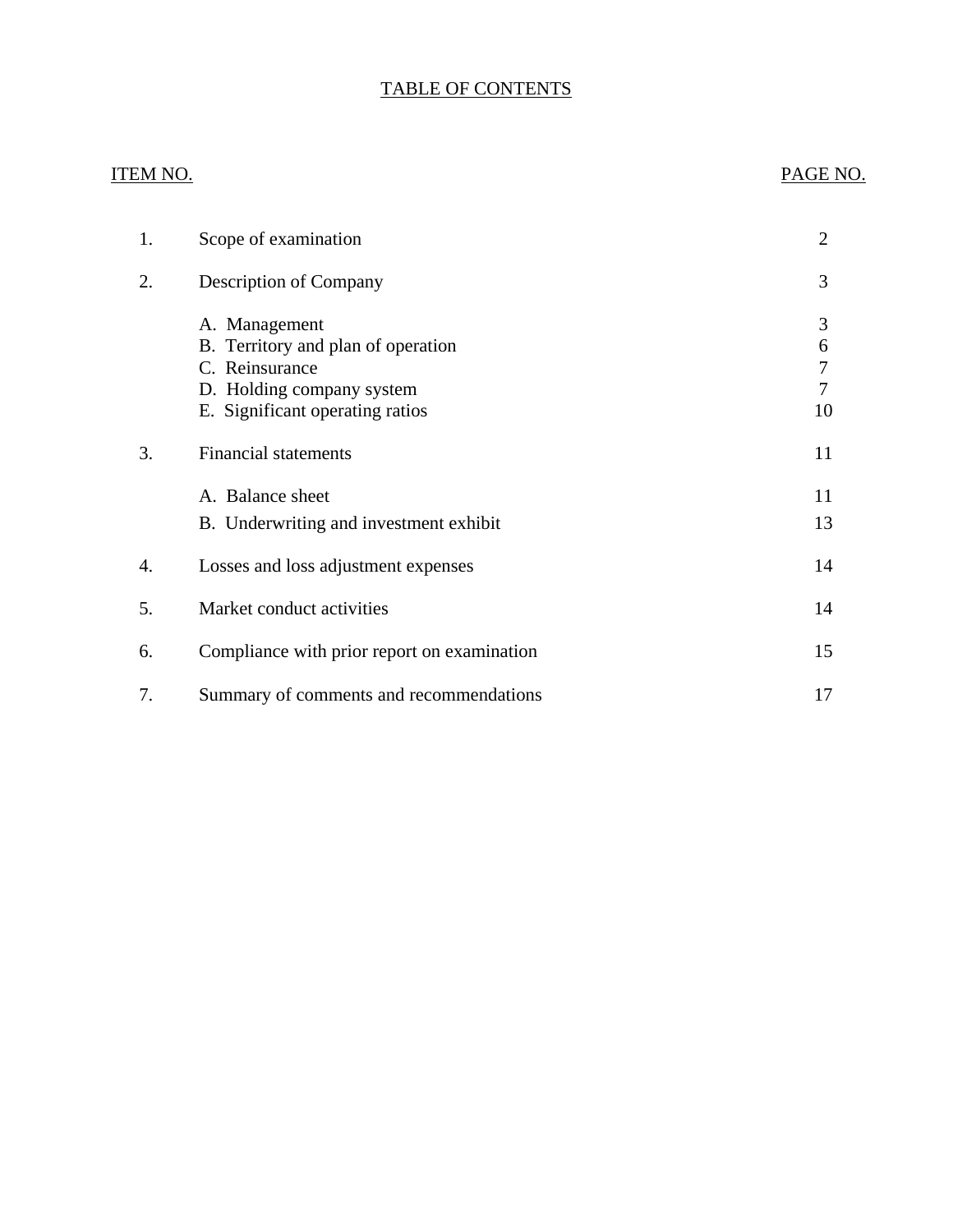

STATE OF NEW YORK INSURANCE DEPARTMENT 25 BEAVER STREET NEW YORK, NEW YORK 10004

February 20, 2008

Honorable Eric R. Dinallo Superintendent of Insurance Albany, New York 12257

Sir:

Pursuant to the requirements of the New York Insurance Law, and in compliance with the instructions contained in Appointment Number 22678 dated September 13, 2007 attached hereto, I have made an examination into the condition and affairs of Empire Insurance Company as of December 31, 2006, and submit the following report thereon.

Wherever the designations "the Company" or "Empire" appear herein without qualification, they should be understood to indicate Empire Insurance Company.

Wherever the term "Department" appears herein without qualification, it should be understood to mean the New York Insurance Department.

The examination was conducted at the Company's home office located at 315 Park Avenue South, New York, New York 10010.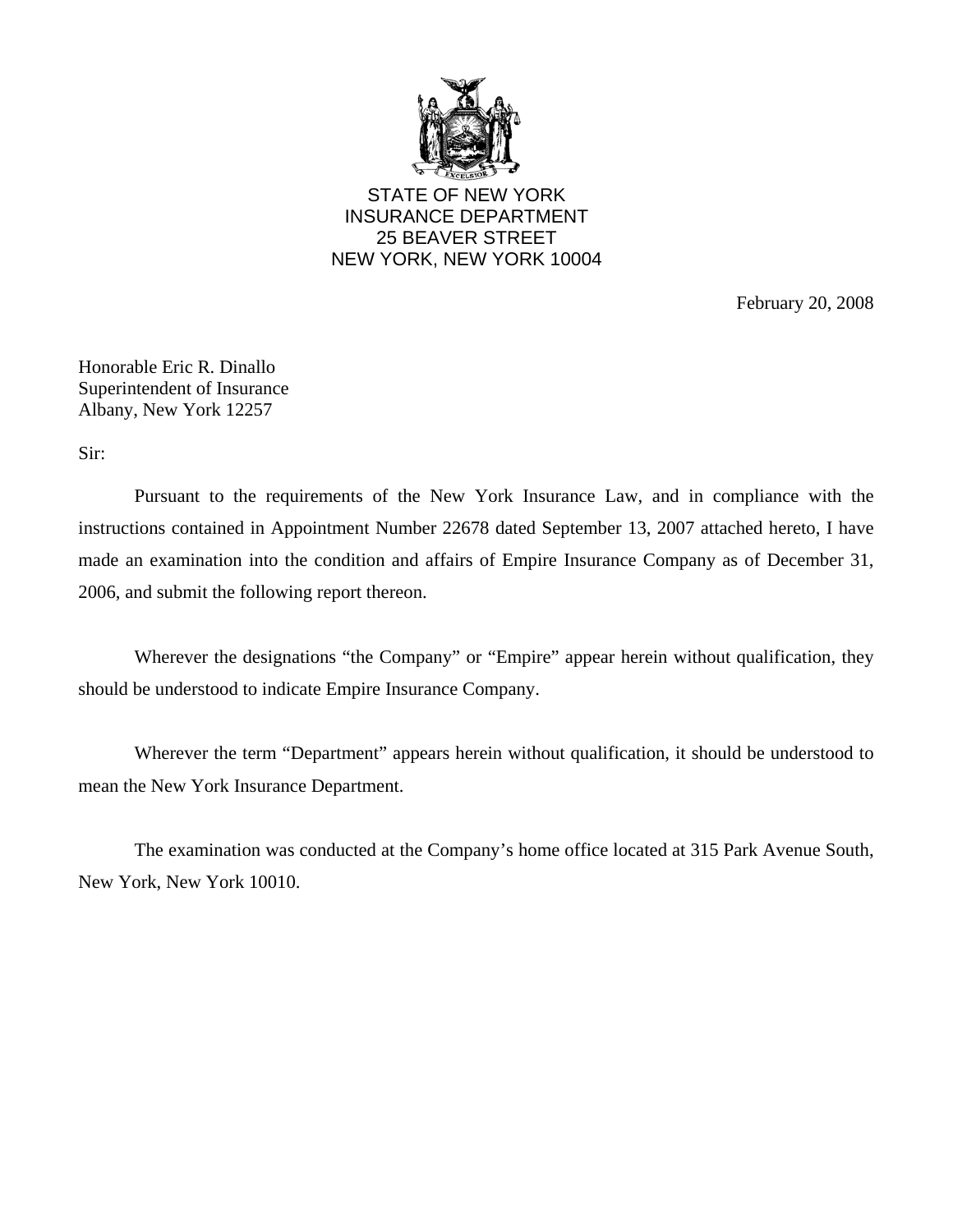### 2 **1. SCOPE OF EXAMINATION**

<span id="page-3-0"></span>The previous examination was conducted as of December 31, 2003. This examination covered the three-year period from January 1, 2004 through December 31, 2006. Where deemed appropriate, transactions occurring subsequent to the examination period were reviewed.

The examination comprised a complete verification of assets and liabilities as of December 31, 2006. The examination included a review of income, disbursements and company records deemed necessary to accomplish such analysis or verification and utilized, to the extent considered appropriate, work performed by the Company's independent public accountants. A review or audit was also made of the following items as called for in the Examiners Handbook of the National Association of Insurance Commissioners ("NAIC"):

> History of Company Management and control Corporate records Fidelity bond and other insurance Territory and plan of operation Growth of Company Business in force by states Loss experience Reinsurance Accounts and records Financial statements

A review was also made to ascertain what action was taken by the Company with regard to comments and recommendations contained in the prior report on examination.

This report on examination is confined to financial statements and comments on those matters, which involve departures from laws, regulations or rules, or which are deemed to require explanation or description.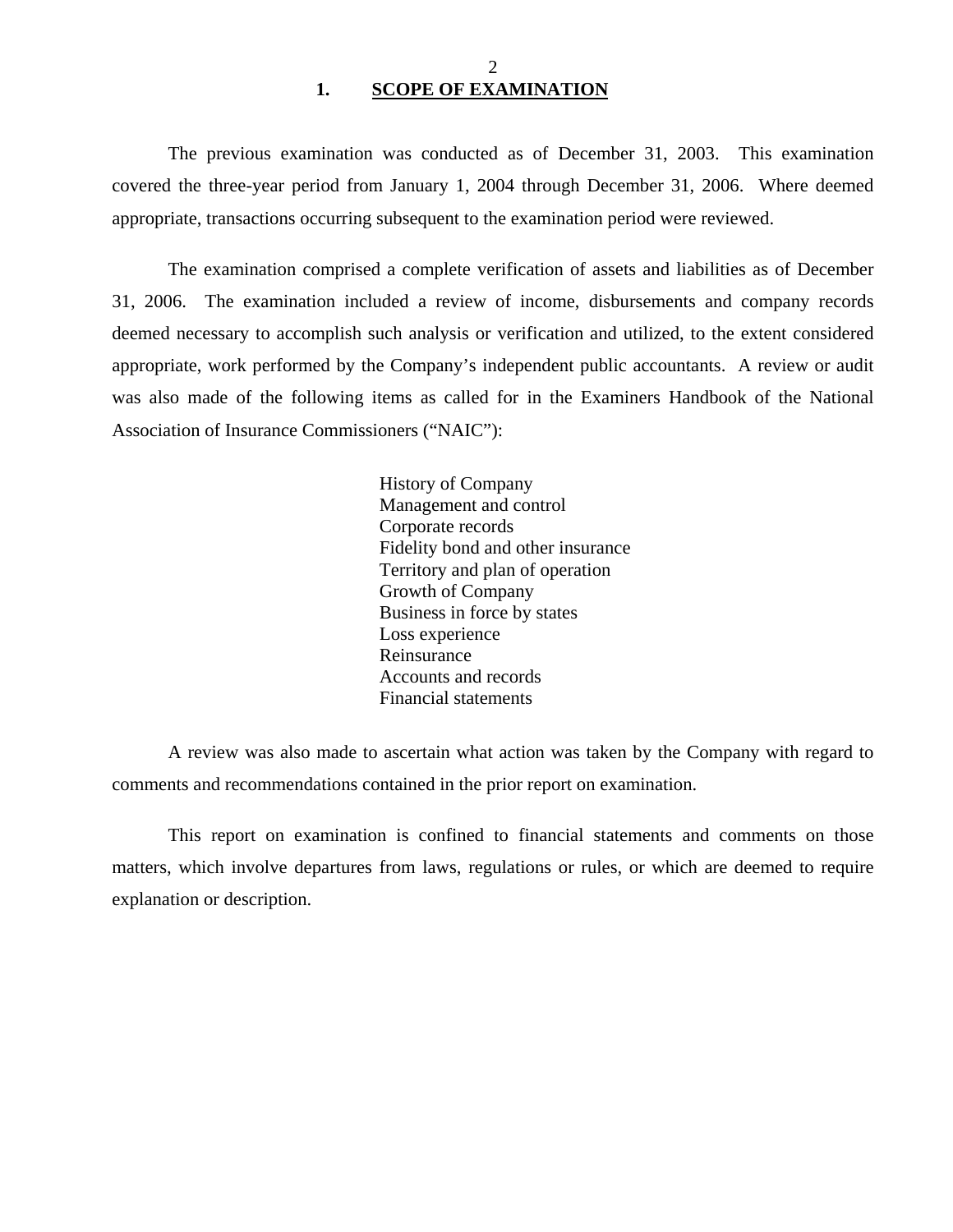3 **2. DESCRIPTION OF COMPANY** 

<span id="page-4-0"></span>The Company was incorporated under the laws of the State of New York as the Red Cab Mutual Casualty Company on February 6, 1925. It began business March 1, 1925. The name was changed to Empire Mutual Casualty Company in 1937 and to Empire Mutual Insurance Company in 1953. Under a plan of demutualization adopted on December 20, 1985, the stock company was formed on January 1, 1988 under its present name.

Effective December 31, 2001, the Company merged with its wholly-owned subsidiary, Centurion Insurance Company and on December 31, 2003, the Company merged with another wholly-owned subsidiary, Allcity Insurance Company ("Allcity"), with Empire as the surviving company in both instances.

The Company's common capital stock of \$11,309,200, comprised of 113,092 outstanding common shares with a par value of \$100 per share, remained constant throughout the period covered by this examination. At December 31, 2006 the amount of authorized common stock remained unchanged at 120,000 shares.

At December 31, 2006, the Company's gross paid-in and contributed surplus was \$52,143,276. There was no change since the prior examination.

#### A. Management

Pursuant to the Company's charter and by-laws, management of the Company is vested in a board of directors consisting of not less than thirteen nor more than twenty-one members. The Company's by-laws stated that the board shall hold at least four quarterly meetings each calendar year. On February 7, 2005, the board of directors passed a resolution to amend the Company's bylaws, requiring the board of directors to meet at least once each calendar year. However, this amendment was not submitted to the Department until December 12, 2007.

In 2005, the Company relocated its home office from Brooklyn (Kings County), New York to New York, New York.

As of December 31, 2006, there were thirteen directors of the Company, as follows: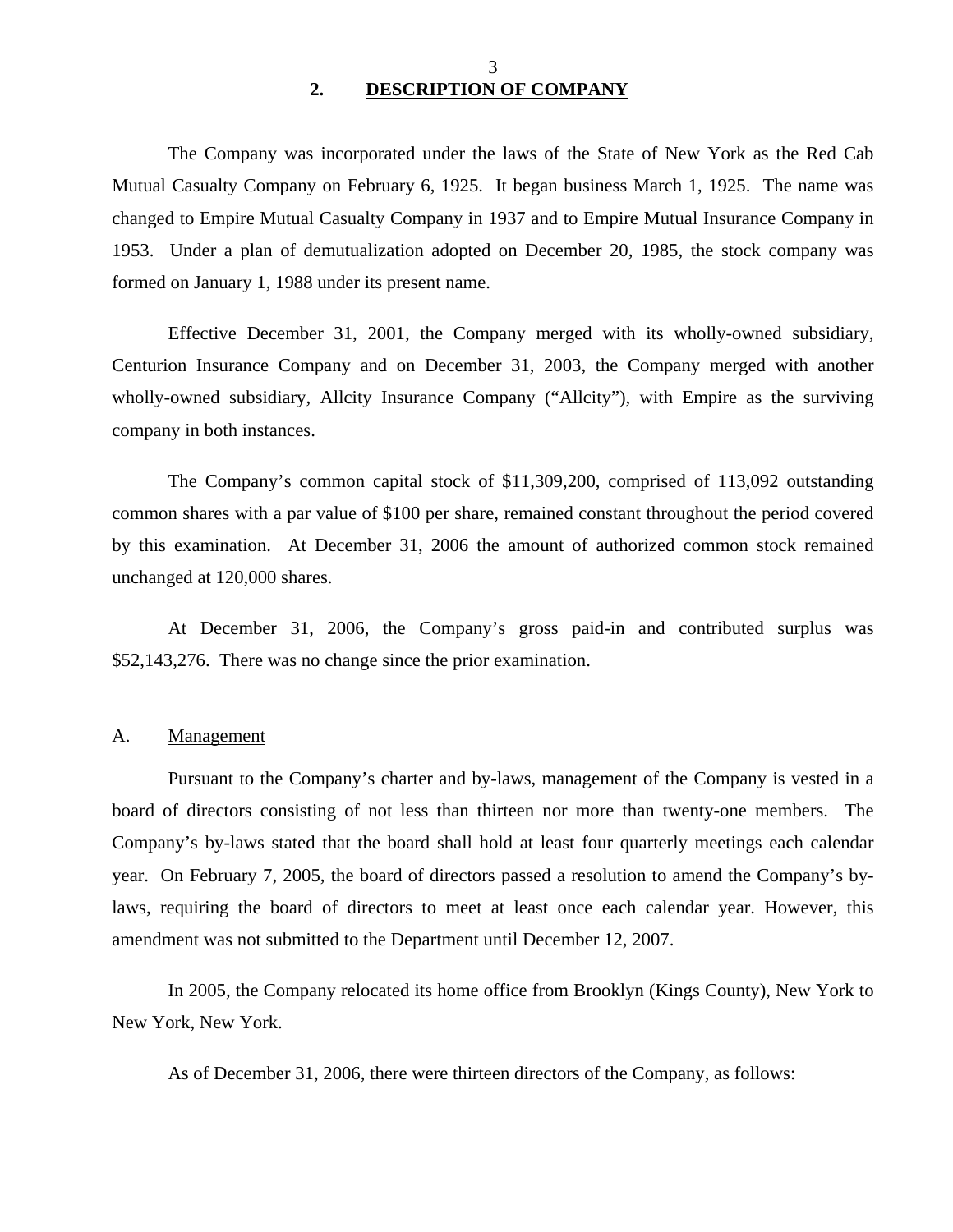#### Name and Residence

Martin Benjamin Bernstein North Salem, NY

Ian MacNeill Cumming Jackson, WY

Christopher James Gruttemeyer Cornwall, NY

James Edward Jordan New York, NY

Thomas Edward Mara Franklin Lakes, NY

Rocco Joseph Nittoli Old Bridge, NJ

Joseph Manning O'Connor Jersey City, NJ

Joseph Anthony Orlando Harrison, NY

Herbert Eugene Scruggs Salt Lake City, UT

Louis Vincent Siracusano East Meadow, NY

Joseph Saul Steinberg Brooklyn, NY

Lucius Theus Bloomfield Hills, MI

Harry Haven Wise New York, NY

4 Principal Business Affiliation

Chairman, Bedford Capital

Chairman, Leucadia National Corporation

Vice President, Empire Insurance Company

Director, Leucadia National Corporation

Executive Vice President and Treasurer, Leucadia National Corporation

President and Chief Executive Officer, Empire Insurance Company

Vice President, Leucadia National Corporation

Vice President and Chief Financial Officer, Leucadia National Corporation

Vice President, Leucadia National Corporation

Attorney, McKenna, Siracusano, Fehringer & Chianese

President, Leucadia National Corporation

President, The Wellness Group, Inc.

President, H. W. Associates, Inc.

A review of the minutes of the board of directors' meetings held during the examination period indicated that the meetings were generally well attended and each board member had an acceptable record of attendance.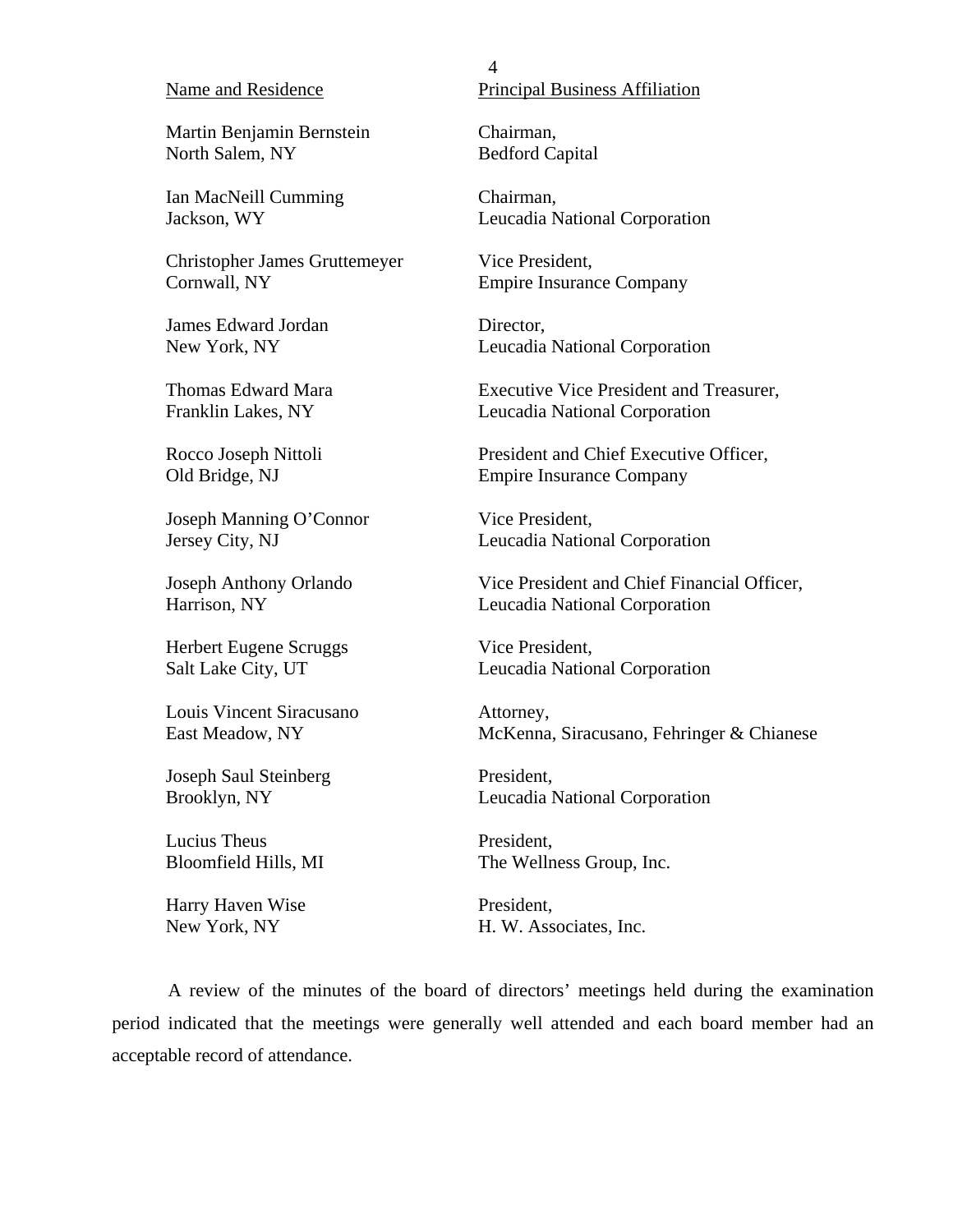5

As of December 31, 2006, the principal officers of the Company were as follows:

## Name Title

| Rocco J. Nittoli           | President and Chief Executive Officer      |
|----------------------------|--------------------------------------------|
| Douglas M. Whitenack       | Senior Vice President, CFO & Treasurer     |
| Christopher J. Gruttemeyer | Vice President, Business Analysis          |
| Lisa M. Muscarella         | Vice President, Complex Claims & Secretary |
| Edward A. Hayes            | Senior Vice President, Claims              |
| Adam C. Cheven             | Vice President, Underwriting               |
| Charles G. Brown           | Vice President, Information Services       |
| Tara N. Barlin             | Vice President, Outsourced Claims          |
|                            |                                            |

Effective July 1, 2007, Mr. Rocco J. Nittoli resigned from the Company and was replaced by Mr. Douglas M. Whitenack as president and chief executive officer. Also, effective July 1, 2007, Mr. Christopher J. Gruttemeyer became the senior vice president, chief financial officer and treasurer. Mr. Charles G. Brown was released from the Company, effective August 24, 2007.

### Conflict of Interest Statements

A review of signed conflict of interest affidavits noted that the Company obtained signed affidavits from all directors, officers and employees for the year 2004. Thereafter, only the new director and the employees who were promoted signed conflict of interest affidavits.

It is recommended that the Company require all directors and officers to sign conflict of interest affidavits on an annual basis.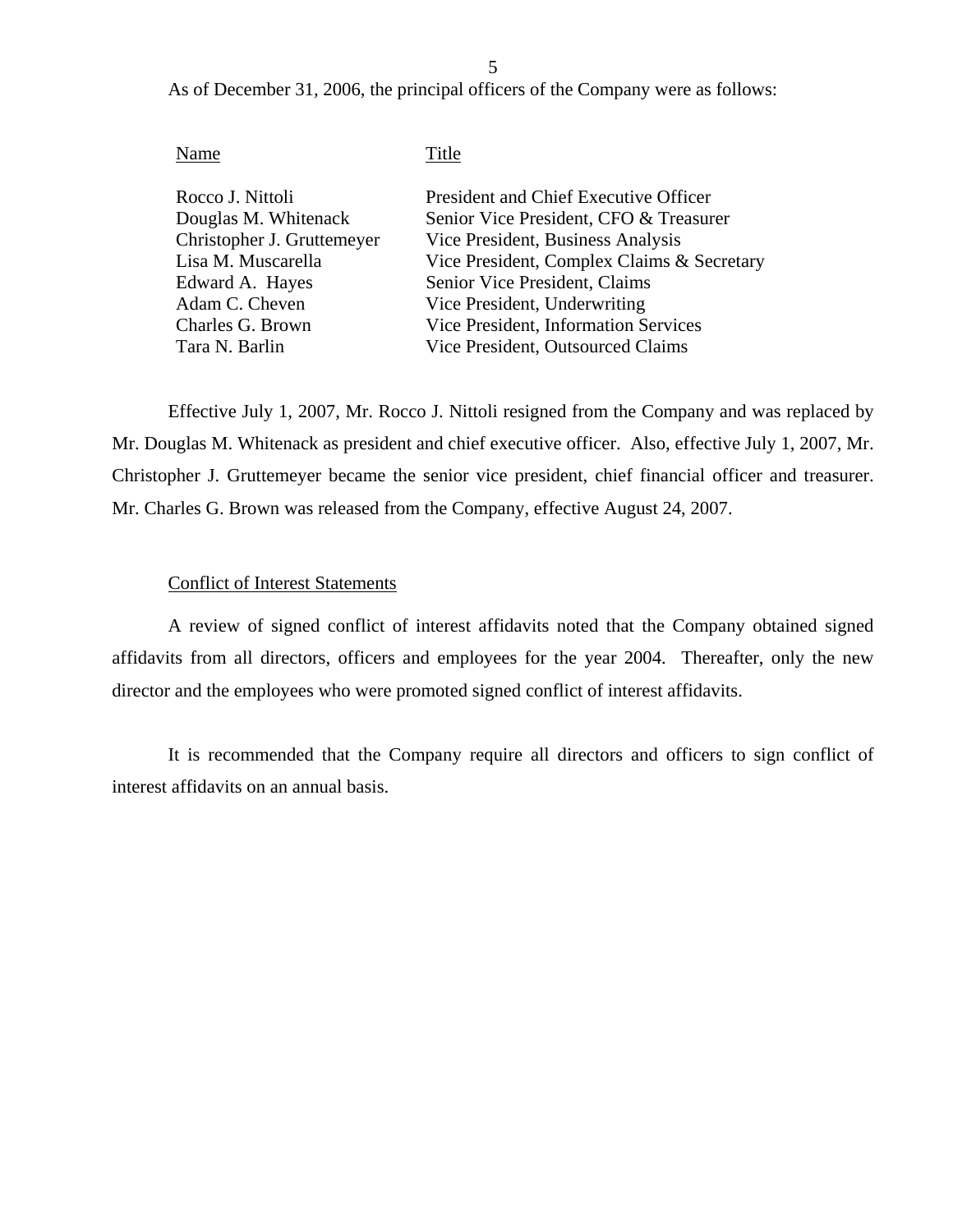#### <span id="page-7-0"></span>B. Territory and Plan of Operation

In March of 2001, the Company submitted a plan to the Department of its intention to cease writing new business and withdraw from all lines of business being written in New York State, pursuant to the provisions of Sections 3425(o) and 3426(e)(8) of the New York Insurance Law. The plan noted that personal automobile policies will only be non-renewed pursuant to the limitations of Section 3425(f) of the New York Insurance Law, resulting in the overwhelming majority of personal automobile business being retained. The Department acknowledged the withdrawal plans and placed them on file.

In May 2001, the Company requested that the superintendent allow it to non-renew all of its private passenger automobile business; in July 2001, the superintendent denied this request. In April 2002, the Company advised the Department that it had sent out letters advising its general agents that all private passenger automobile renewal policies written five months or more after April 2002 would have a 0% commission.

On December 27, 2006, the superintendent determined that pursuant to Section 3425(c) of the New York Insurance Law, the continuation of Empire's present premium volume would be hazardous to the interests of its policyholders. Accordingly, the Company was advised that it may non-renew its entire private passenger automobile book of business by providing 60 days' notice prior to the effective date of the renewal of each policy.

The Company maintains its license in New York, along with the following states: Connecticut, Massachusetts, Missouri, New Hampshire and New Jersey. It should be noted that the Company's Missouri certificate of authority was suspended April 15, 2002. Additionally, Empire was ordered not to write any new or renewal business in the State of New Hampshire, effective September 12, 2002. It appears both restrictions were due to its voluntary run-off of business.

As of the examination date, the Company was authorized to transact the kinds of insurance as defined in the following numbered paragraphs of Section 1113(a) of the New York Insurance Law: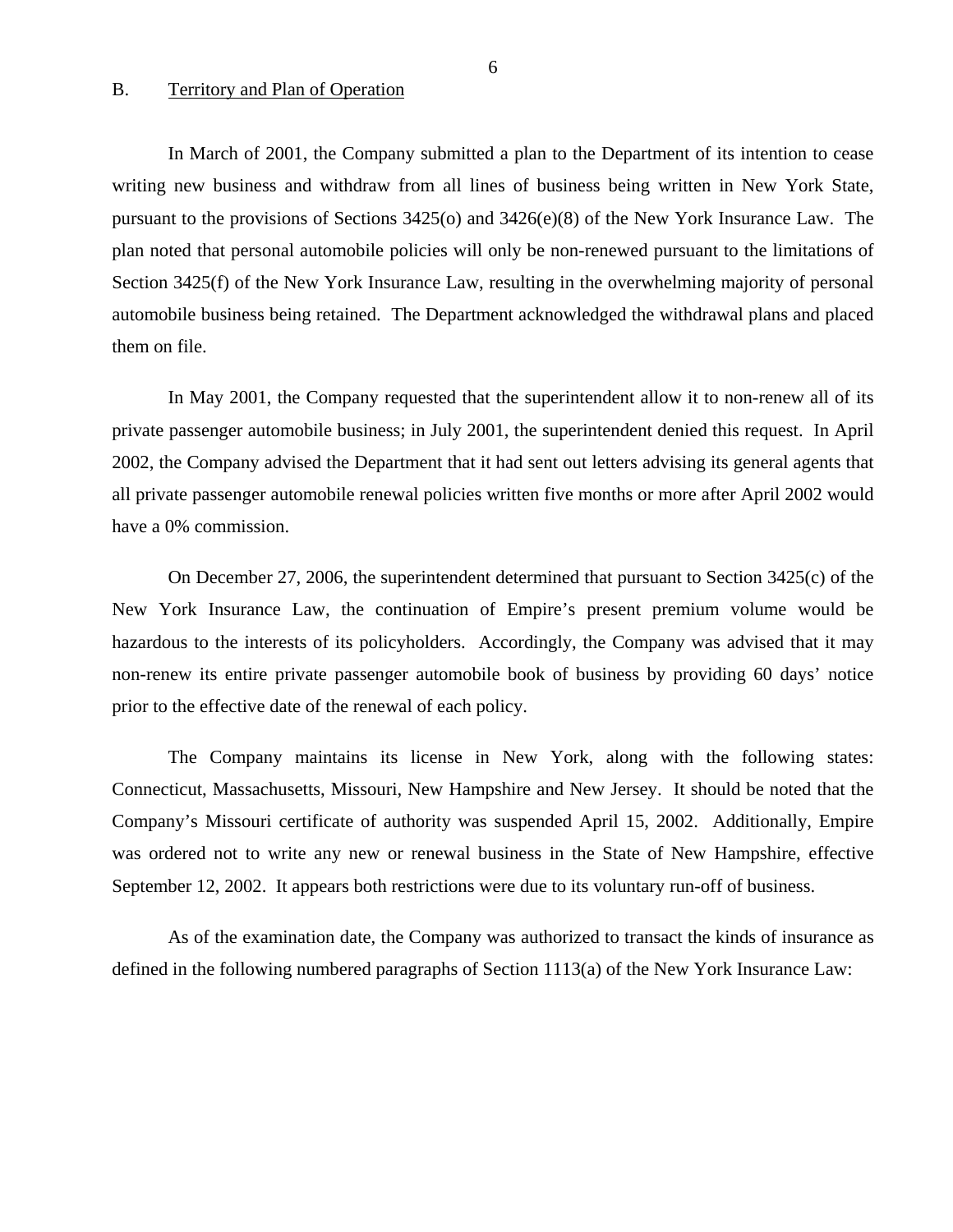<span id="page-8-0"></span>

| Paragraph | Line of Business                               |
|-----------|------------------------------------------------|
| 3         | Accident & health                              |
| 4         | Fire                                           |
| 5         | Miscellaneous property damage                  |
| 6         | Water damage                                   |
| 7         | Burglary and theft                             |
| 8         | Glass                                          |
| 9         | Boiler and machinery                           |
| 10        | Elevator                                       |
| 12        | Collision                                      |
| 13        | Personal injury liability                      |
| 14        | Property damage liability                      |
| 15        | Workers' compensation and employers' liability |
| 16        | Fidelity and surety                            |
| 19        | Motor vehicle and aircraft physical damage     |
| 20        | Marine and inland marine                       |
|           |                                                |

Based on the lines of business for which the Company is licensed and the Company's current capital structure, and pursuant to the requirements of Articles 13 and 41 of the New York Insurance Law, the Company is required to maintain a minimum surplus to policyholders in the amount of \$3,400,000.

### C. Reinsurance

The Company did not have any reinsurance coverage in 2006. Generally, for policies issued prior to January 1, 2002, the Company is reinsured in excess of \$300,000 to an ultimate limit of \$30,000,000. Due to the Company's run-off status, reinsurance coverage was non-renewed effective January 1, 2002, except for its worker's compensation coverage in excess of \$10,000,000 up to \$30,000,000 that was non-renewed effective July 1, 2002.

#### D. Holding Company System

Empire Insurance Company is 100% owned and controlled, through various subsidiaries, by Phlcorp Inc., a holding company primarily engaged in the business of insurance and incentive services. Phlcorp Inc. is a 100% owned subsidiary of Leucadia National Corporation, the Company's ultimate parent. Leucadia National Corporation, whose common stock shares are traded on the New York Stock Exchange, is a holding company for its consolidated subsidiaries engaged in a variety of businesses including telecommunications, manufacturing, banking, real estate activities, medical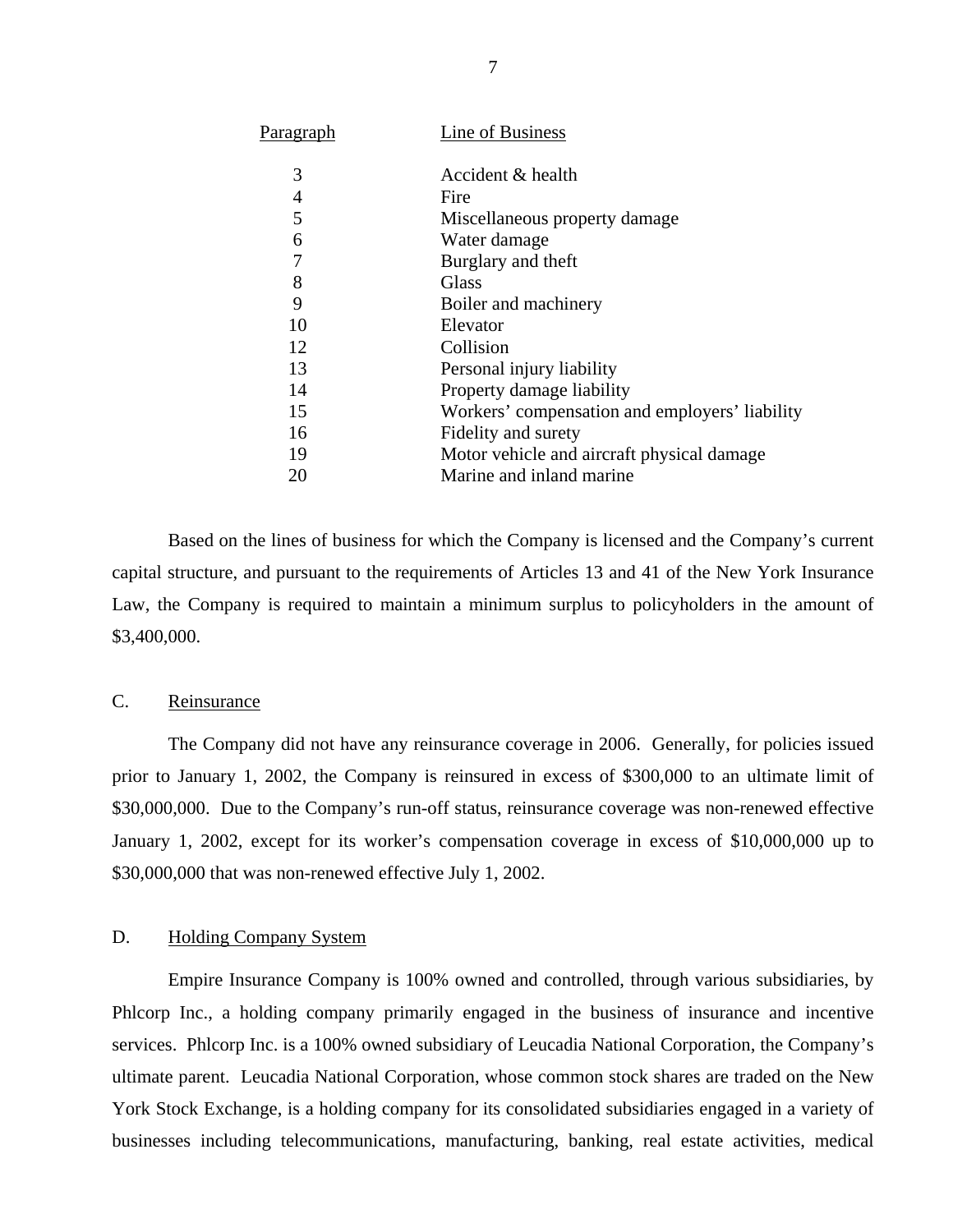product development, winery operations and residual banking and lending activities that are in runoff.

As a member of a holding company system, the Company is required to file an annual holding company registration statement (Form HC-1), pursuant to Article 15 of the New York Insurance Law and Part 80-1.4 of Department Regulation 52. A review of the holding company registration statements filed with this Department indicated that such filings were complete and were filed in a timely manner.

The following is an abridged chart of the holding company system at December 31, 2006: reflecting only the Company's direct parents and subsidiaries:

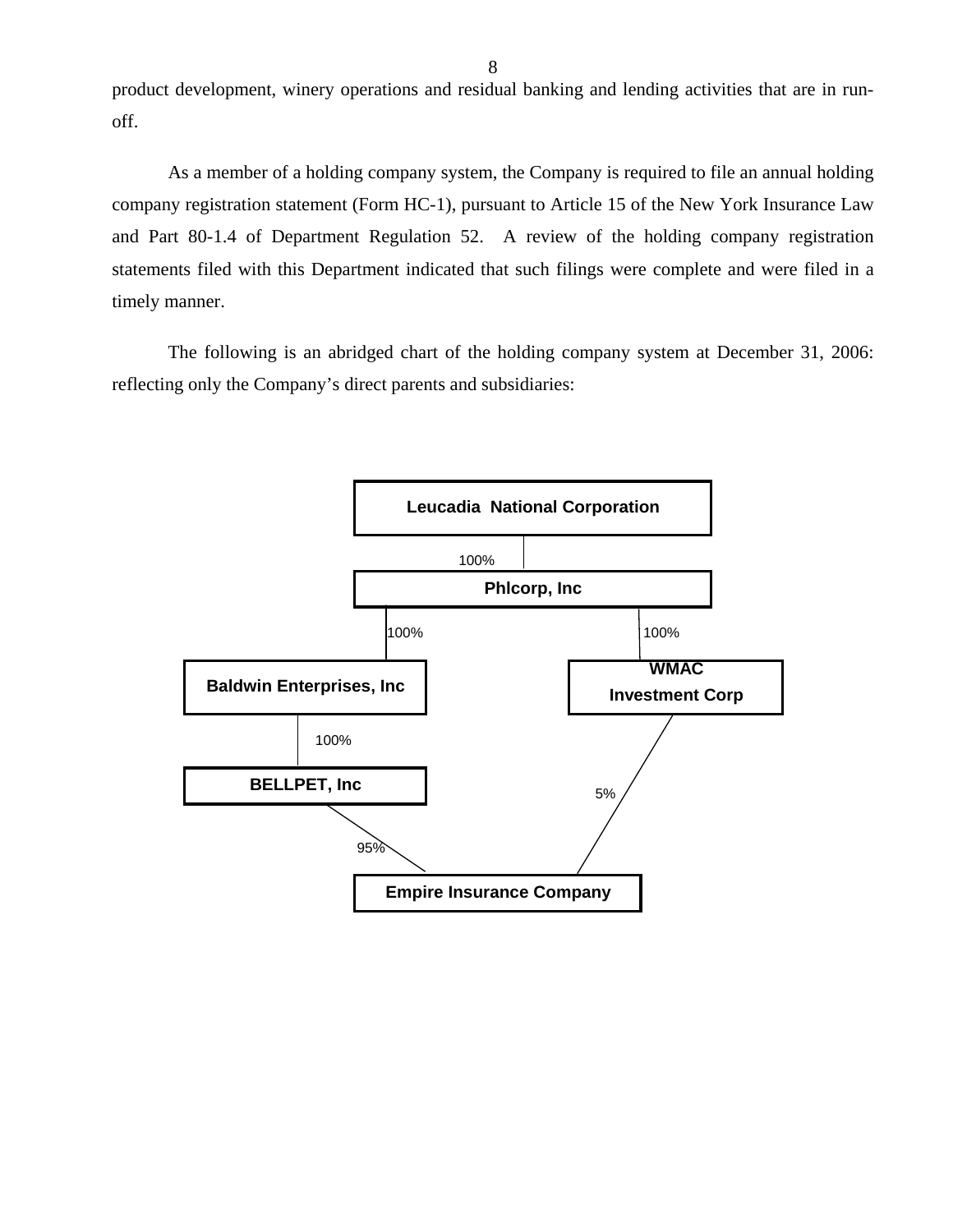As of the examination date, the Company was a party to the following agreements with other members of its holding company system:

#### Tax Allocation Agreement

The Company maintains a tax allocation agreement with Leucadia National Corporation, whereby a consolidated federal income tax return is filed on its behalf. The agreement was reviewed and found not to be in full compliance with Circular Letter No. 33 (1979), which states, in pertinent part, that:

"…Every domestic insurer which is a party to a consolidated federal income tax filing must have a definitive written agreement, approved by its Board of Directors, governing its participation therein.

2. The ultimate holding corporation, any intermediate corporation which owns a controlling interest in the stock of the domestic insurer and the domestic insurer itself must be parties to, but need not necessarily participate in, the consolidated federal income tax agreement."

A review of Empire's board of directors' minutes noted that the tax allocation agreement had not been approved by the board. In addition, a review of the agreement found that the immediate parent, BellPet, Inc., which controls 95% of the Company, was not a party to the agreement.

It is recommended that the Company's board of directors ratify its tax allocation agreement. It is also recommended that the tax allocation agreement be amended to include the Company's immediate parent, BellPet, Inc., as a party to the agreement, pursuant to Circular Letter No. 33 (1979).

#### Service Agreement

Effective July 21, 2006, the Company entered into a service agreement with Leucadia National Corporation whereby the Company and Leucadia agreed to perform certain services for each other for charges based on services provided. This agreement was non-disapproved by the Department on July 10, 2006.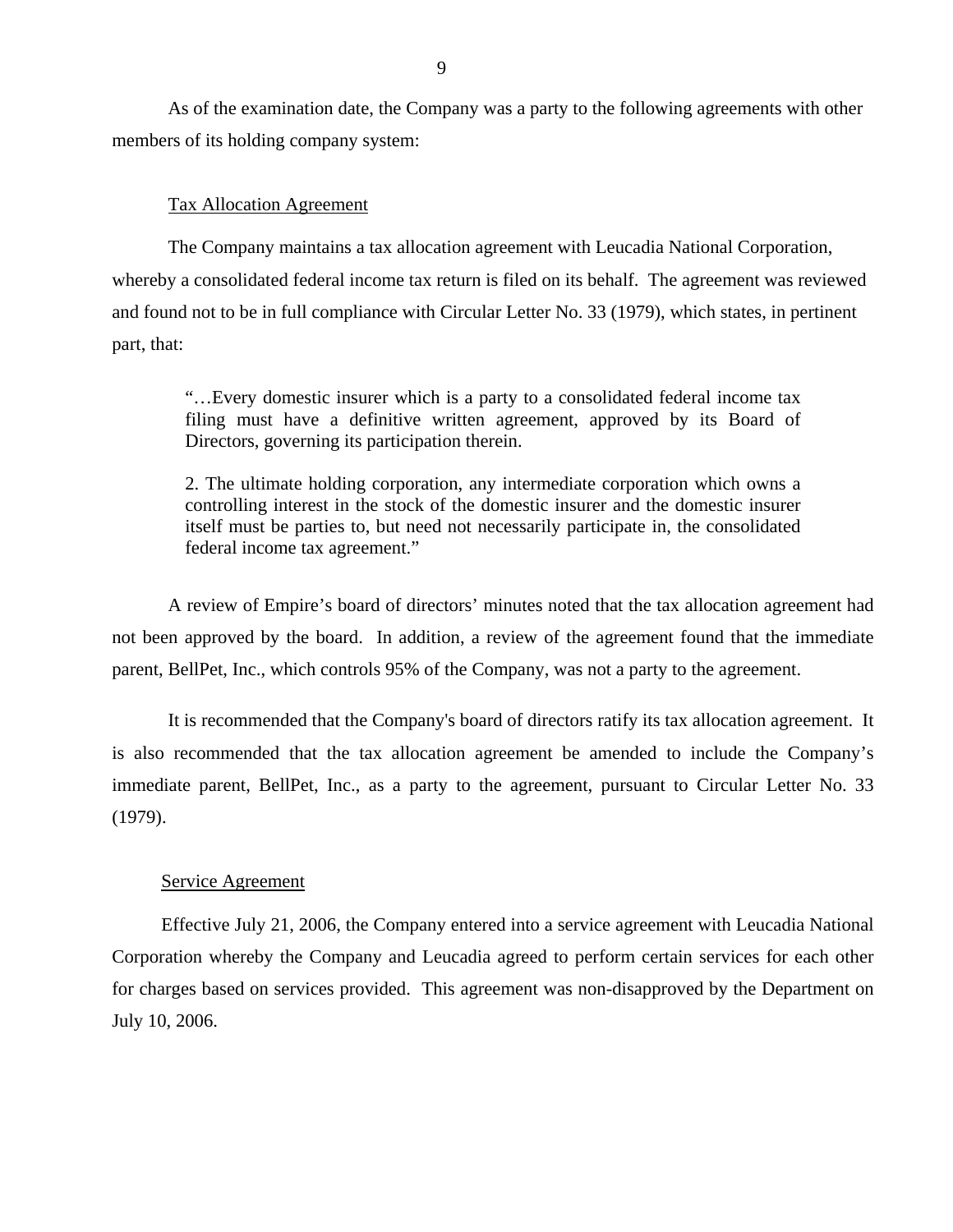#### Sub-lease Agreement

Effective September 1, 2005, the Company entered into a sublease agreement with Leucadia for office space for its home office. This lease expires on December 30, 2009 and was nondisapproved by this Department on October 3, 2005.

#### Partnerships Investment

On December 21, 2004, based upon the recommendation of the Ramius Advisors, L.L.C., the general partner and investment advisor to Ramius, L.P., the Company liquidated its investment in Ramius, L.P. The Company realized \$23,069,000 on the cancellation of the partnership.

### E. Significant Operating Ratios

The following ratios have been computed as of December 31, 2006, based upon the results of this examination:

| Net premiums written in 2006 to surplus as regards policyholders                          | .126:1 |
|-------------------------------------------------------------------------------------------|--------|
| Liabilities to liquid assets (cash and invested assets less investments<br>in affiliates) | 52.90% |
| Premiums in course of collection to surplus as regards policyholders                      | .037%  |

All of the above ratios falls within the benchmark ranges set forth in the Insurance Regulatory Information System of the National Association of Insurance Commissioners.

The underwriting ratios presented below are on an earned/incurred basis and encompass the three-year period covered by this examination:

|                                              | Amounts        | Ratios       |
|----------------------------------------------|----------------|--------------|
| Losses and loss adjustment expenses incurred | \$(33,684,269) | $(624.08)\%$ |
| Other underwriting expenses incurred         | 15, 145, 705   | 280.61       |
| Net underwriting gain                        | 23,936,011     | 443.47       |
| Premiums earned                              | \$5,397,447    | 100.00%      |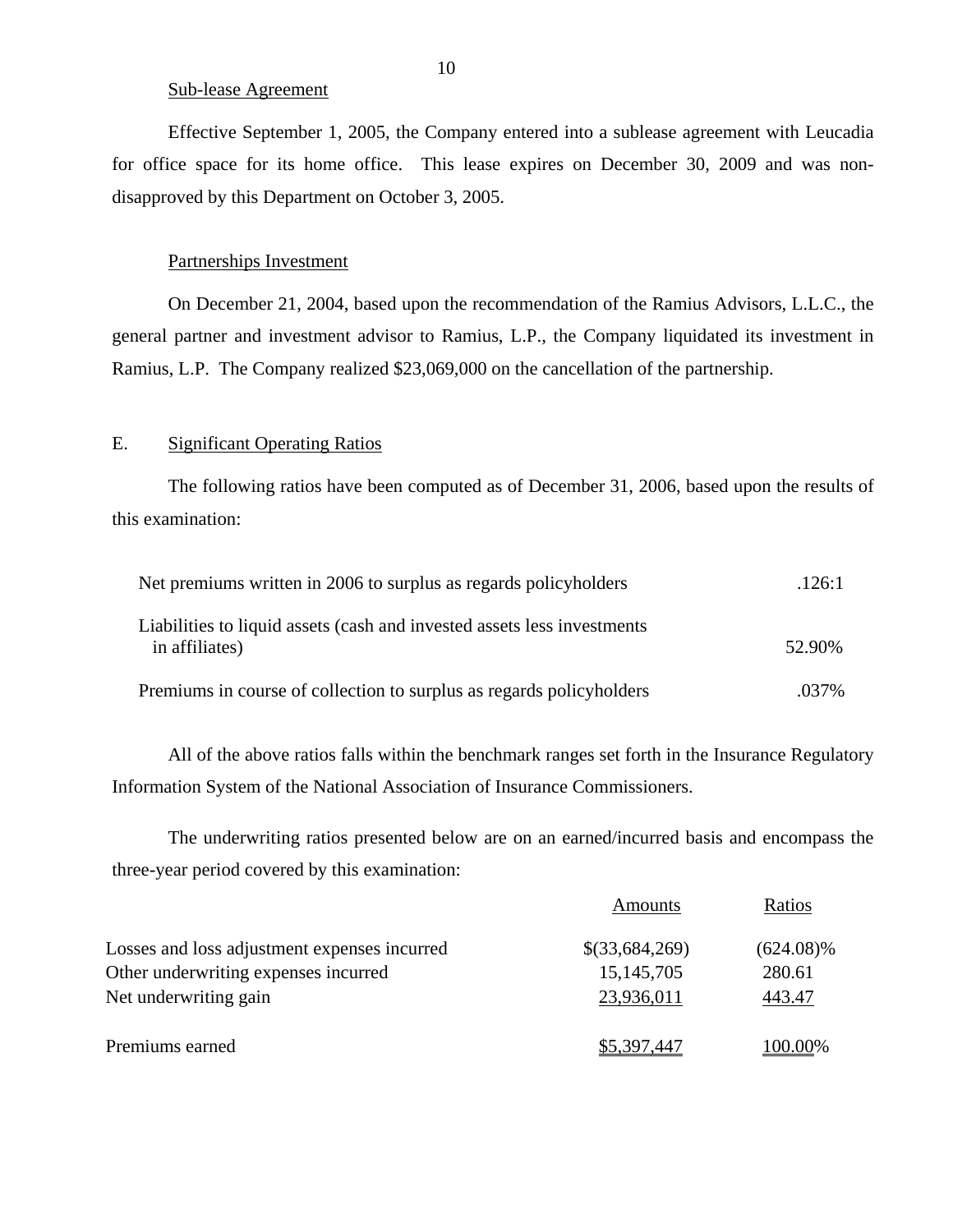# **3. FINANCIAL STATEMENTS**

# A Balance Sheet

The following shows the assets, liabilities and surplus as regards policyholders as determined by this examination as of December 31, 2006. This statement is the same as the balance sheet filed by the Company.

| Assets                                       | Assets        | Assets Not<br>Admitted | Net Admitted<br>Assets |
|----------------------------------------------|---------------|------------------------|------------------------|
| <b>Bonds</b>                                 | \$102,462,688 | \$<br>$\Omega$         | \$102,462,688          |
| Cash and short-term investments              | 9,443,803     | 0                      | 9,443,803              |
| Other invested assets                        | 363,620       | 0                      | 363,620                |
| Investment income due and accrued            | 1,631,571     | 0                      | 1,631,571              |
| Uncollected premiums and agents' balances in |               |                        |                        |
| course of collection                         | 21,354        | 0                      | 21,354                 |
| Amounts recoverable from reinsurers          | 352,182       | 0                      | 352,182                |
| Other amounts receivable under reinsurance   |               |                        |                        |
| contracts                                    | 183,994       |                        | 183,994                |
| Net deferred tax assets                      | 79,698,242    | 79,698,242             | $\theta$               |
| Aggregate write-ins for other than invested  |               |                        |                        |
| assets                                       | 12,427,049    | 9,470,158              | 2,956,891              |
| Total assets                                 | \$206,584,503 | \$89,168,400           | \$117,416,103          |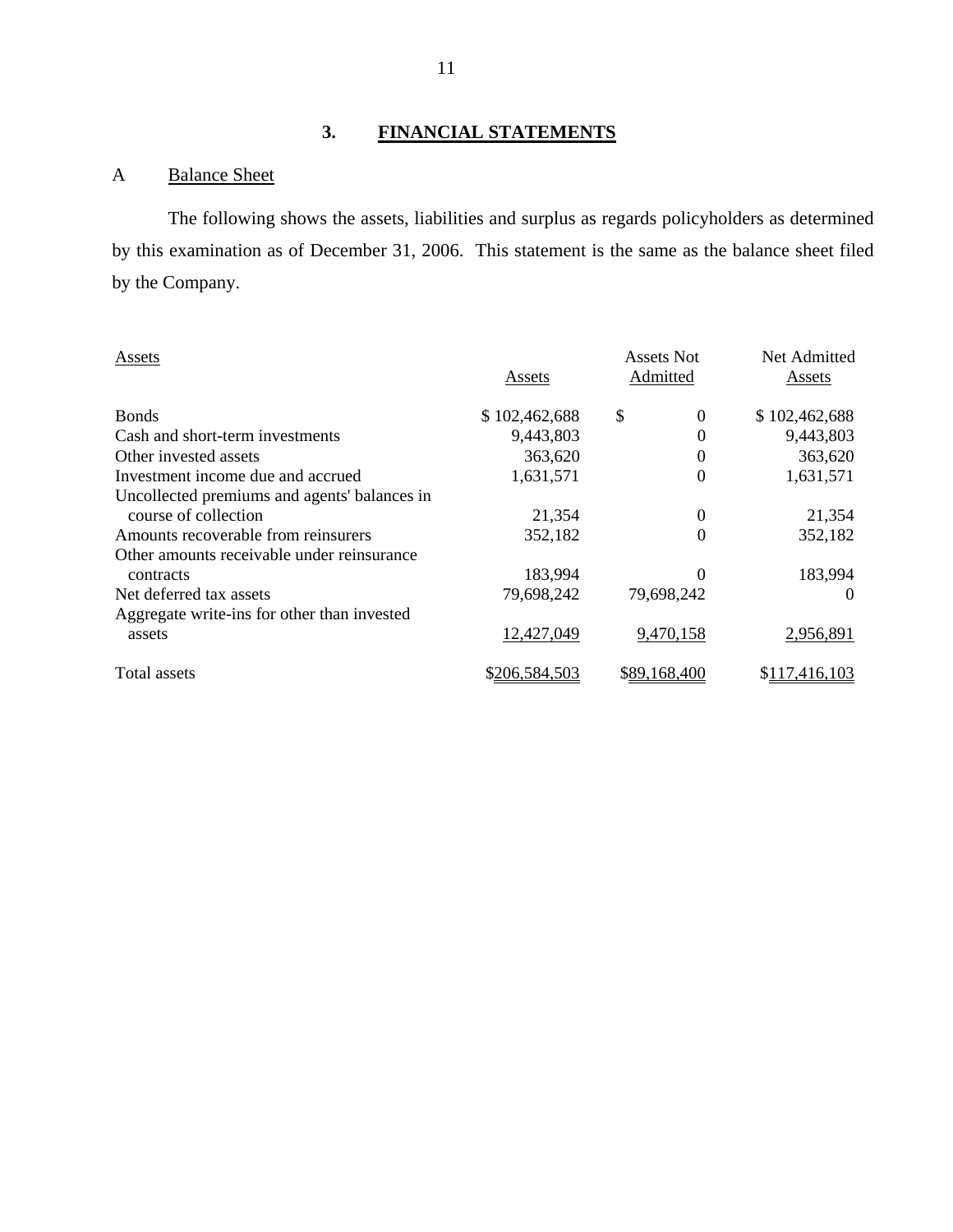#### Liabilities, Surplus and Other Funds

#### **Liabilities**

| Losses and loss adjustment expenses                     |              | \$48,357,513          |
|---------------------------------------------------------|--------------|-----------------------|
| Other expenses (excluding taxes, licenses and fees)     |              | 1,938,679             |
| Taxes, licenses and fees (excluding federal and foreign |              |                       |
| income taxes)                                           |              | (92, 779)             |
| Current federal and foreign income taxes                |              | 346,543               |
| Unearned premiums                                       |              | 292,117               |
| Ceded reinsurance premiums payable (net of ceding       |              |                       |
| commissions)                                            |              | 153,153               |
| Amounts withheld or retained by company for account of  |              |                       |
| others                                                  |              | 134                   |
| Provision for reinsurance                               |              | 1,850,399             |
| Payable to parent, subsidiaries and affiliates          |              | 2,471,889             |
| Aggregate write-ins for liabilities                     |              | 4,089,339             |
| <b>Total liabilities</b>                                |              | \$59,406,987          |
|                                                         |              |                       |
| <b>Surplus and Other Funds</b>                          |              |                       |
| Common capital stock                                    | \$11,309,200 |                       |
| Gross paid in and contributed surplus                   | 52, 143, 276 |                       |
| Unassigned funds (surplus)                              | (5,443,360)  |                       |
| Surplus as regards policyholders                        |              | 58,009,116            |
| Total liabilities, surplus and other funds              |              | \$ <u>117,416,103</u> |

NOTE: The Internal Revenue Service ("IRS") has completed its audits of the consolidated tax returns filed on behalf of the Company through tax year 1999. All material adjustments, if any, made subsequent to the date of examination and arising from said audits, are reflected in the financial statements included in this report. Audits covering tax years 2000 to 2006 have yet to commence. The examiner is unaware of any potential exposure of the Company to any further tax assessments and no liability has been established herein relative to such contingency.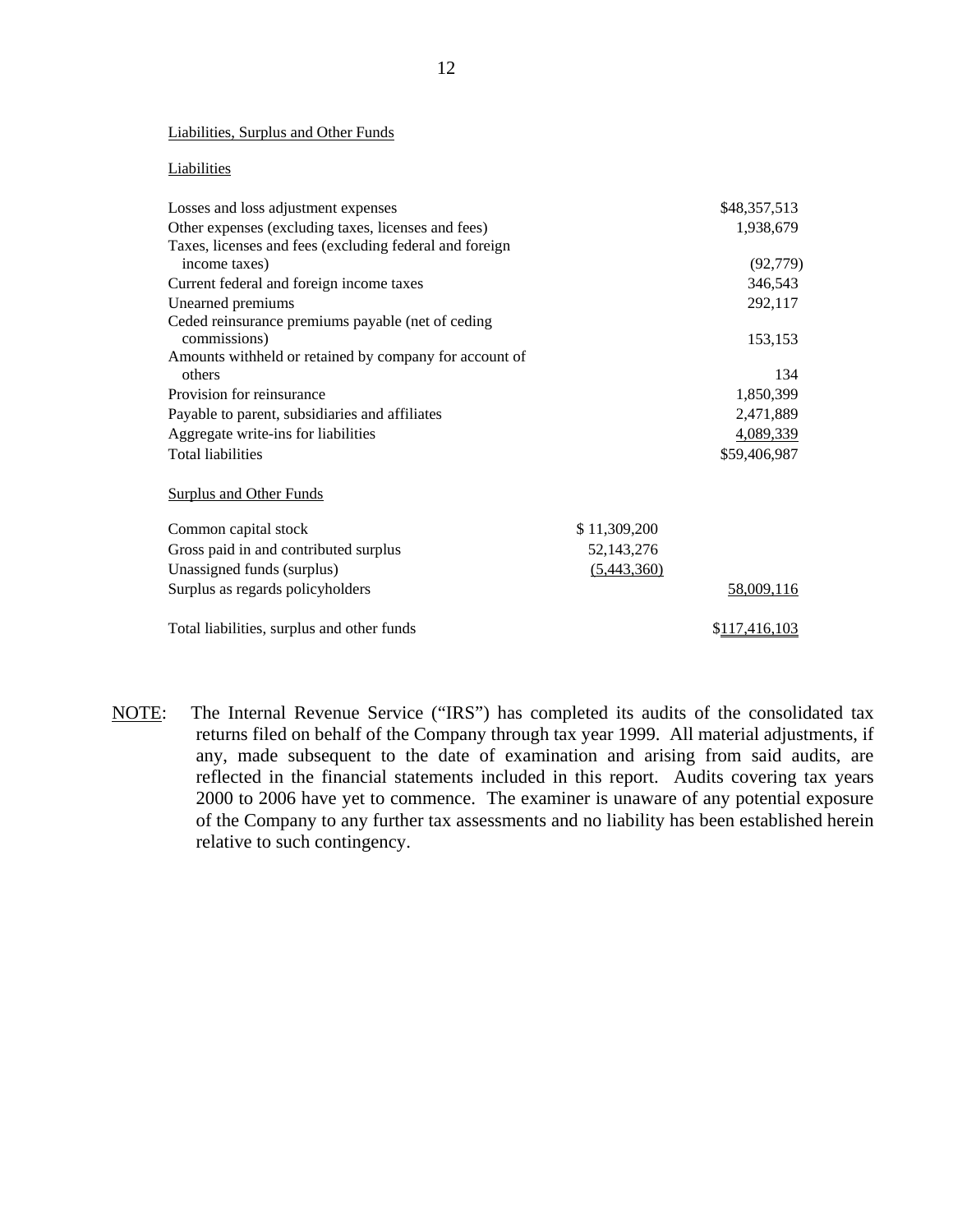# B. Underwriting and Investment Exhibit

Surplus as regards policyholders increased \$46,100,111 during the period January 1, 2004 through December 31, 2006 detailed as follows:

| <b>Underwriting Income</b>                                                                                                                                              |                                                          |                  |
|-------------------------------------------------------------------------------------------------------------------------------------------------------------------------|----------------------------------------------------------|------------------|
| Premiums earned                                                                                                                                                         |                                                          | \$ 5,397,447     |
| Deductions:<br>Losses incurred<br>Loss adjustment expenses incurred<br>Other underwriting expenses incurred<br>Aggregate write-ins for underwriting deductions          | \$(42,100,580)<br>8,416,311<br>16,555,677<br>(1,409,972) |                  |
| Total underwriting deductions                                                                                                                                           |                                                          | (18, 538, 564)   |
| Net underwriting gain or (loss)                                                                                                                                         |                                                          | \$23,936,011     |
| <b>Investment Income</b>                                                                                                                                                |                                                          |                  |
| Net investment income earned<br>Net realized capital gains                                                                                                              | \$15,395,048<br>2,421,440                                |                  |
| Net investment gain or (loss)                                                                                                                                           |                                                          | 17,816,488       |
| Other Income                                                                                                                                                            |                                                          |                  |
| Net gain or (loss) from agents' or premium balances charged off<br>Finance and service charges not included in premiums<br>Aggregate write-ins for miscellaneous income | \$(95,228)<br>5,920<br>3,406,280                         |                  |
| Total other income                                                                                                                                                      |                                                          | 3,316,972        |
| Net income before dividends to policyholders and before federal<br>and foreign income taxes                                                                             |                                                          | \$45,069,471     |
| Dividends to policyholders                                                                                                                                              |                                                          | $\overline{0}$   |
| Net income after dividends to policyholders but before federal<br>and foreign income taxes                                                                              |                                                          | \$45,069,471     |
| Federal and foreign income taxes incurred                                                                                                                               |                                                          | <u>1,177,296</u> |
| Net income                                                                                                                                                              |                                                          | \$43,892,175     |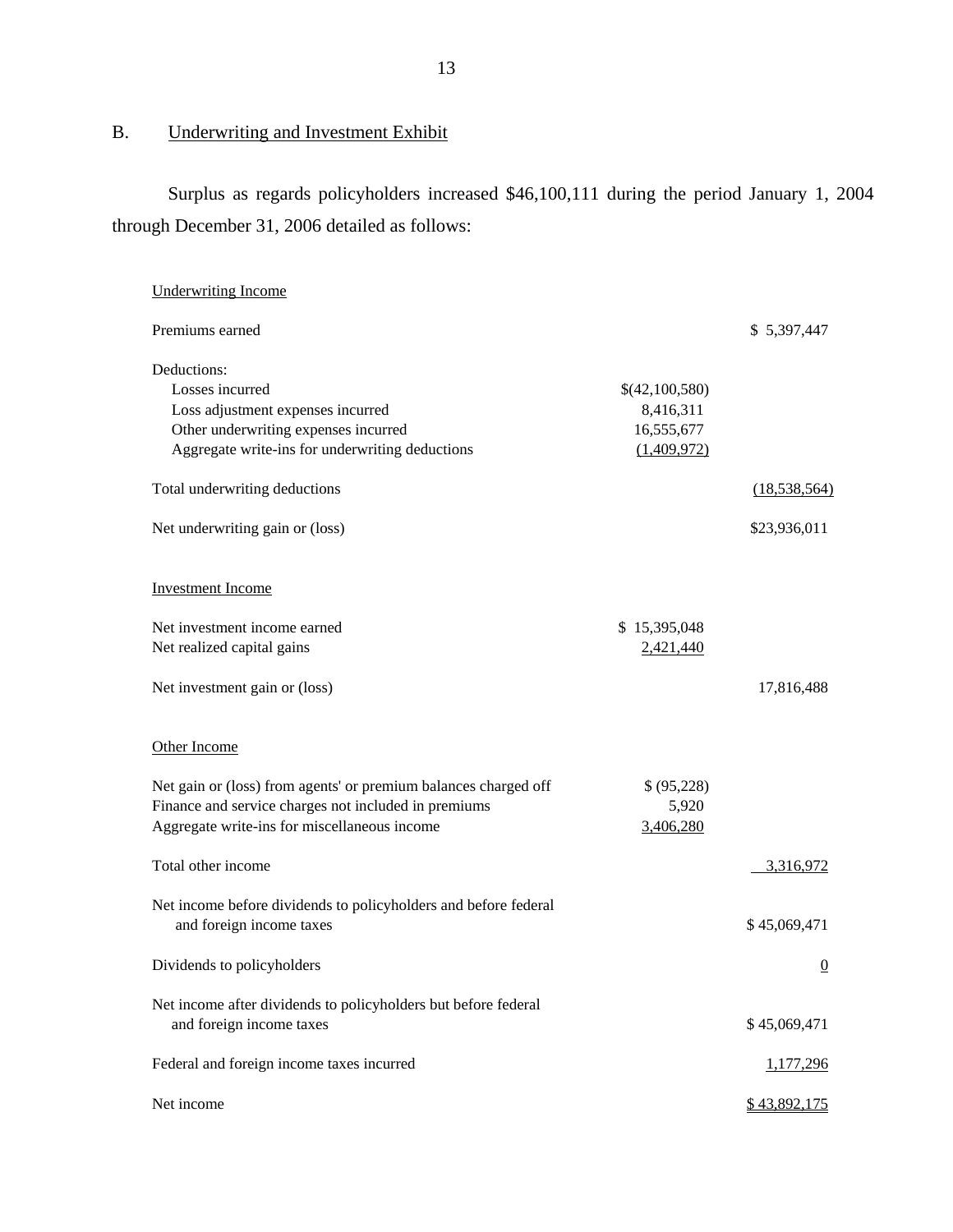#### C. Capital and Surplus Account

Surplus as regards policyholders per report on examination as of December 31, 2003 \$11,909,005

Gains in **Surplus** Surplus Surplus Surplus Surplus Surplus Surplus Surplus Surplus Surplus Surplus Surplus Surplus Surplus Surplus Surplus Surplus Surplus Surplus Surplus Surplus Surplus Surplus Surplus Surplus Surplus Surplus Surp Losses in Surplus Surplus Net income Net unrealized capital gains or (losses) Change in net deferred income taxes Change in non-admitted assets Change in provision for reinsurance Aggregate write-ins for gains and losses in surplus \$43,892,175  $\Omega$  $\theta$ 20,875,665 \$617,510 16,856,014 848,798 345,407  $\mathcal{L}_\text{max} = \mathcal{L}_\text{max} = \mathcal{L}_\text{max} = \mathcal{L}_\text{max} = \mathcal{L}_\text{max} = \mathcal{L}_\text{max} = \mathcal{L}_\text{max} = \mathcal{L}_\text{max} = \mathcal{L}_\text{max} = \mathcal{L}_\text{max} = \mathcal{L}_\text{max} = \mathcal{L}_\text{max} = \mathcal{L}_\text{max} = \mathcal{L}_\text{max} = \mathcal{L}_\text{max} = \mathcal{L}_\text{max} = \mathcal{L}_\text{max} = \mathcal{L}_\text{max} = \mathcal{$ Total gains and losses  $\frac{$64,767,840}{$18,667,729}$ Net increase in surplus as regards policyholders  $46,100,111$ 

Surplus as regards policyholders per report on examination as of December 31, 2006 \$ 58,009,116

#### **4. LOSSES AND LOSS ADJUSTMENT EXPENSES**

The examination liability for the captioned items in the amount of \$48,357,513 is the same amount as reported by the Company as of December 31, 2006. The examination analysis was conducted in accordance with generally accepted actuarial principles and practices and was based on statistical information contained in the Company's internal records and in its filed annual statements.

### **5. MARKET CONDUCT ACTIVITIES**

In the course of this examination, a review was made of the manner in which the Company conducts its business practices and fulfills its contractual obligations to policyholders and claimants. The review was general in nature and is not to be construed to encompass the more precise scope of a market conduct investigation, which is the responsibility of the Market Conduct Unit of the Property Bureau of this Department.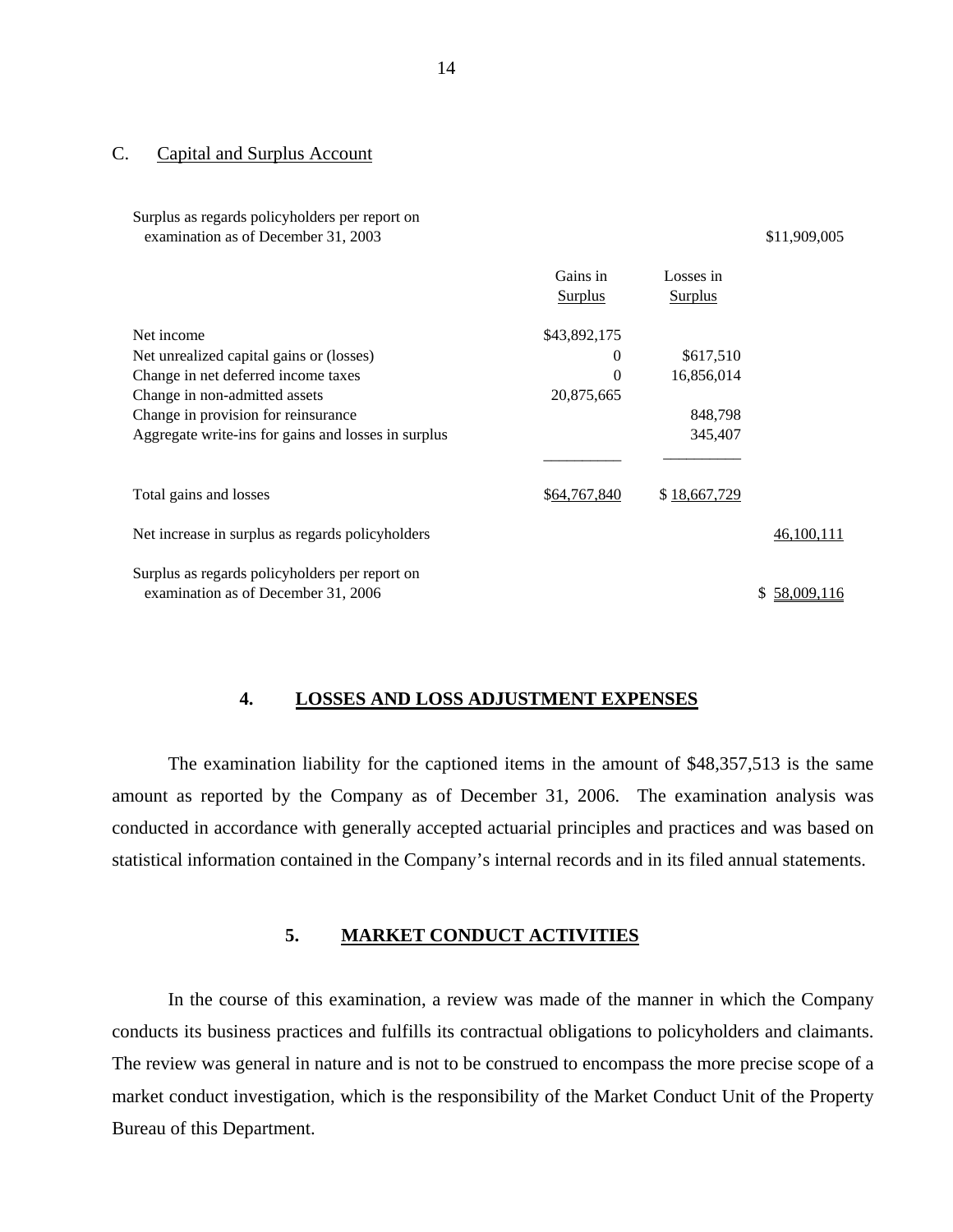The general review was directed at practices of the Company in claims and complaint handling.

No problems were encountered.

## **6. COMPLIANCE WITH PRIOR REPORT ON EXAMINATION**

The prior report on examination as of December 31, 2003 contained comments and recommendations as follows (page numbers refer to the prior report):

#### ITEM PAGE NO.

#### A. Management

It is recommended that the Company require all directors and officers to sign conflict of interest affidavits on an annual basis. 5

The Company has not complied with this recommendation a similar comment is contained in this report.

- B. Holding Company System
	- i. It is recommended that the Company file its annual holding company registration statements in a timely manner pursuant to the provisions of Part 80-1.4 of Department Regulation 52. 8

The Company has complied with this recommendation.

ii. It is recommended the Company's board of directors ratify its tax allocation agreement. 10

The Company has not complied with this recommendation. A similar comment is made in this report.

iii. It is also recommended that the Company amend its tax allocation agreement to include its immediate parent, BellPet, Inc., as a party to the agreement, pursuant to Circular Letter No. 33 (1979). 10

The Company has not complied with this recommendation. A similar recommendation is contained in this report.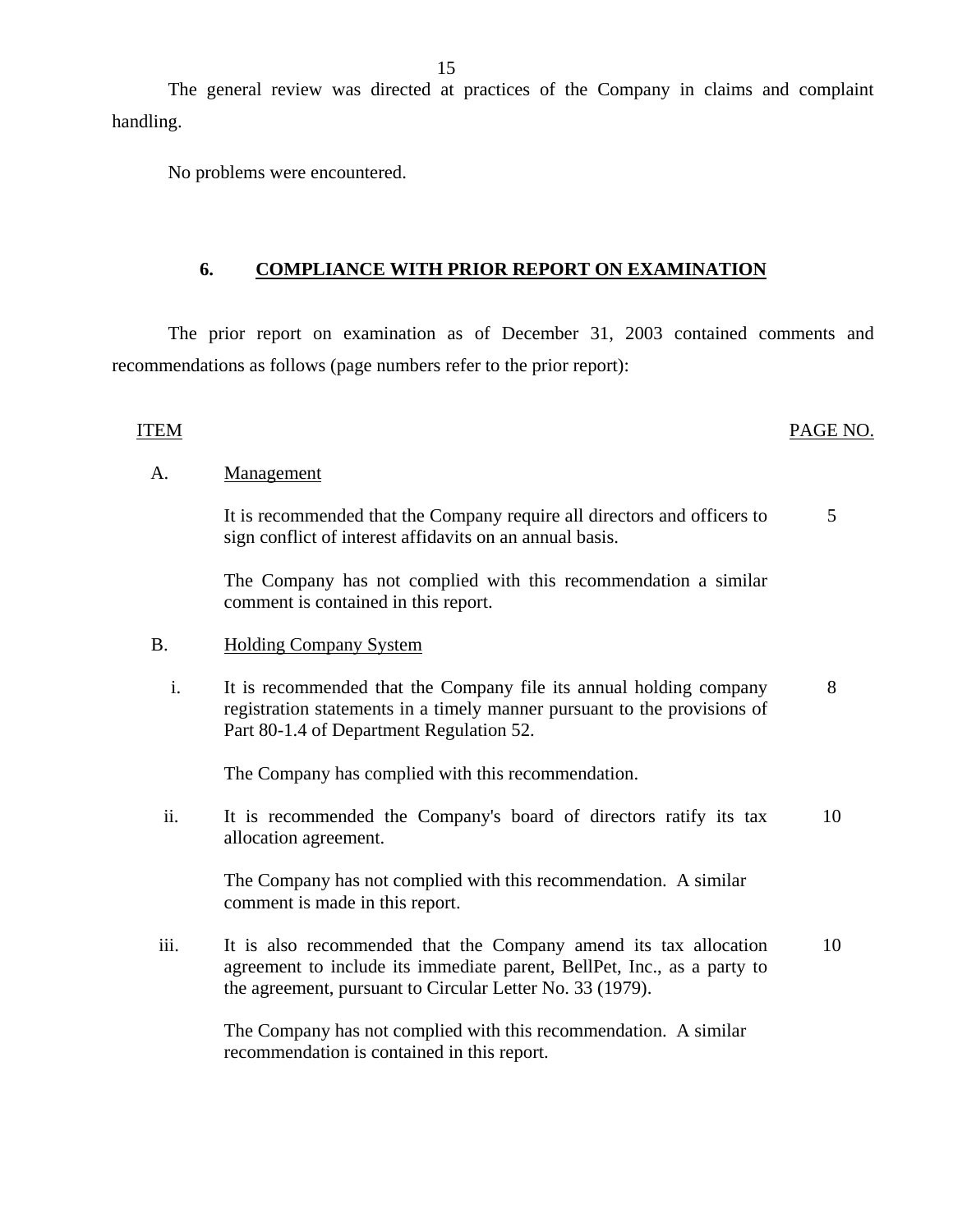### C. Accounts and Records

i. It is recommended that the Company amend its custodial agreement to 13 include all of the protective covenants set forth in the guidelines to the NAIC Examiners Handbook.

The Company has complied with this recommendation.

ii. It is also recommended that the Company take due care to correctly 13 complete the General Interrogatories in its filed annual statement.

The Company has complied with this report

D. Taxes, licenses and fees

Subsequent to the examination date the Company resolved a dispute 18 with the New York State Department of Taxation and Finance with a tentative compromise settlement where it will pay \$1,375,000 in franchise taxes and related surcharge tax plus interest of approximately \$1,150,000.

This dispute was settled by the Company on April 13, 2005 with a payment, including interest, of \$2,543,239.

- E. Market Conduct Activities
	- i. It is recommended that the Company respond to Department complaint 16 letters within ten days, pursuant to Part 216.4 (d) of Department Regulation 64.

The Company has complied with this recommendation.

ii. It is recommended that the Company make timely no-fault claims 16 payments pursuant to the definition of overdue in Part 65-3.8 of Department Regulation 68-C.

The Company has complied with this recommendation.

iii. It is also recommended that the Company pay interest on all overdue 16 no-fault claims, as provided for in Part 65-3.9 of Department Regulation 68-C.

The Company has complied with this recommendation.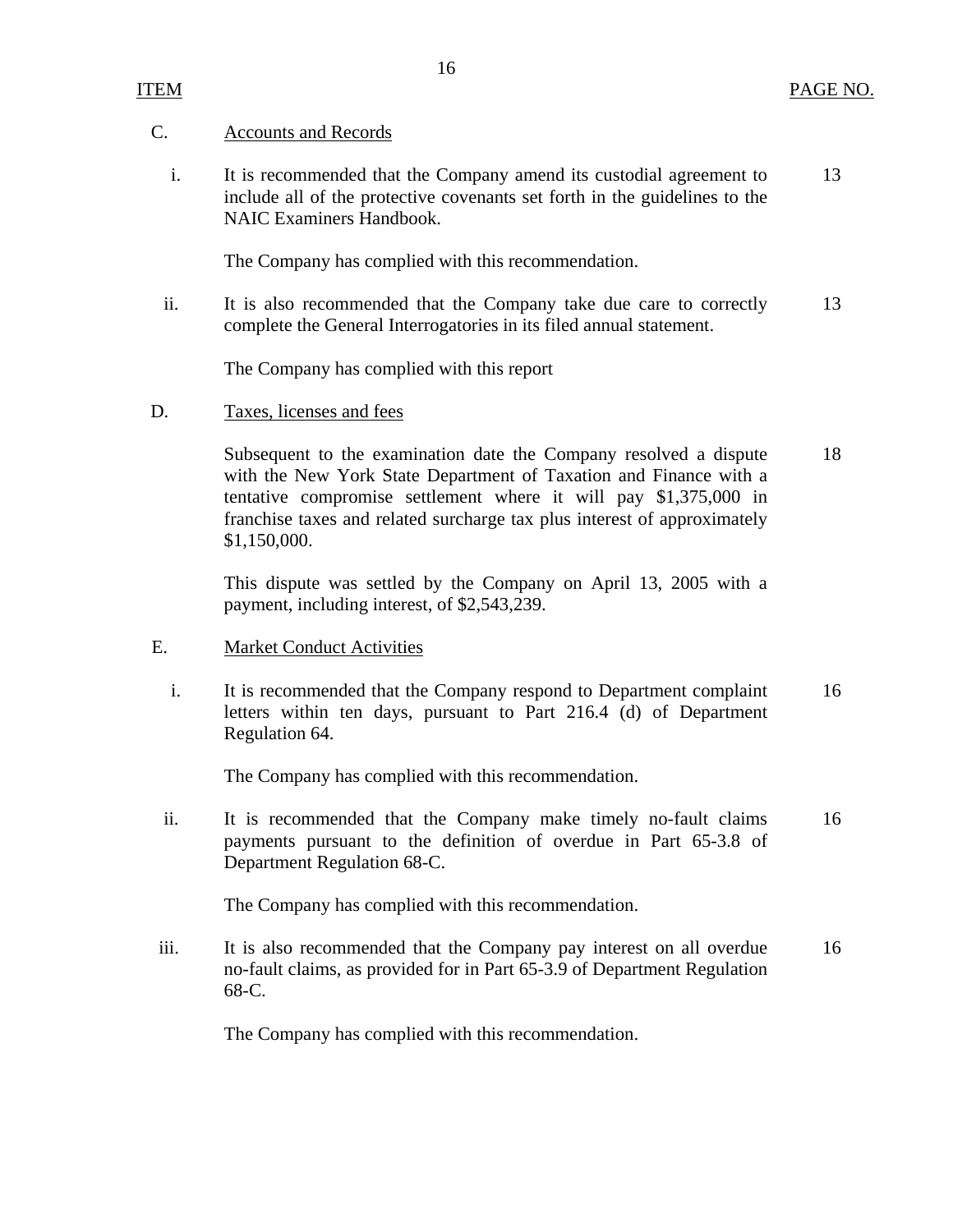# **7. SUMMARY OF COMMENTS AND RECOMMENDATIONS**

## <span id="page-18-0"></span>ITEM PAGE NO.

## A. Management

It is recommended that the Company require all directors and officers 5 to sign conflict of interest affidavits on an annual basis.

- B. Holding Company System
	- i. It is recommended that the Company's board of directors ratify its tax 9 allocation agreement.
	- ii. It is also recommended that the Company amend its tax allocation 9 agreement to include its immediate parent, BellPet, Inc., as a party to the agreement, pursuant to Circular Letter No. 33 (1979).

17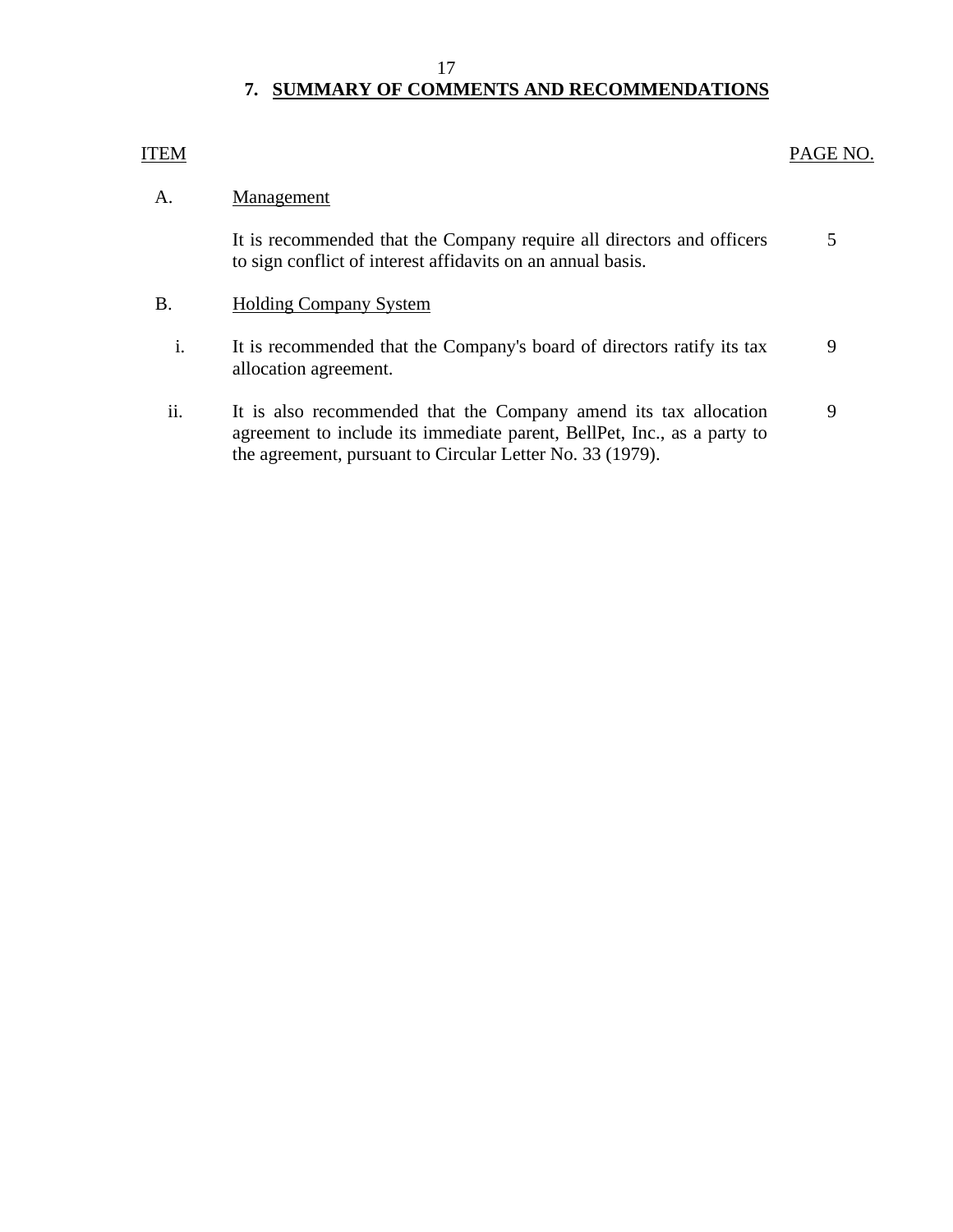Respectfully submitted,

 $\frac{1}{s}$  Jainarine Tilakdharry Senior Insurance Examiner

STATE OF NEW YORK ) )SS.  $\mathcal{L}$ COUNTY OF NEW YORK)

JAINARINE TILAKDHARRY, being duly sworn, deposes and says that the foregoing report submitted to by him is true to the best of his knowledge and belief.

\_\_\_\_\_\_\_/s/\_\_\_\_\_\_\_\_\_\_\_\_\_\_\_\_ Jainarine Tilakdharry

Subscribed and sworn to before me

this  $\frac{day \text{ of } 2008.}{}$